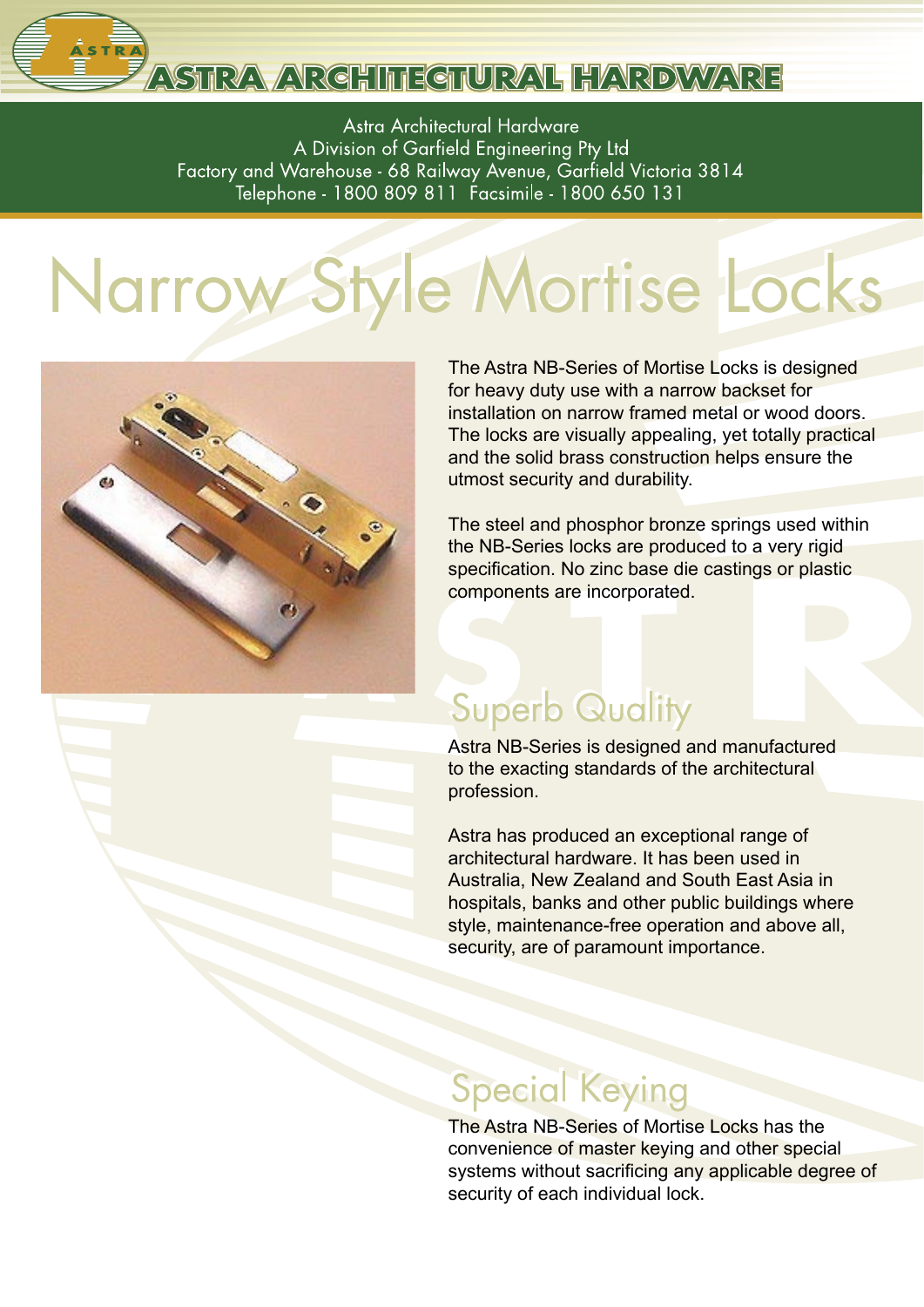



#### Prefix "M": Metal Door, Prefix "T": Timber Door

The NB-Series of locks can be supplied with an alternative extended face plate to allow woodscrew fixing into narrow framed timber doors. Prefix the function catalogue number with "T" to denote that the lock is required for woodscrew timber door fixing. The prefix "M" denotes a lock for use with a metal door.

**Note:** *Because of the extreme Narrow Backset of our Narrow Mortise Lock Series most standard lever furniture is not suitable for use with these locks, as they*  are too wide and foul the door stop. We therefore suggest you use our Ascot or Rhondo Narrow range of lever furniture which has been specifically designed *for use with this series.*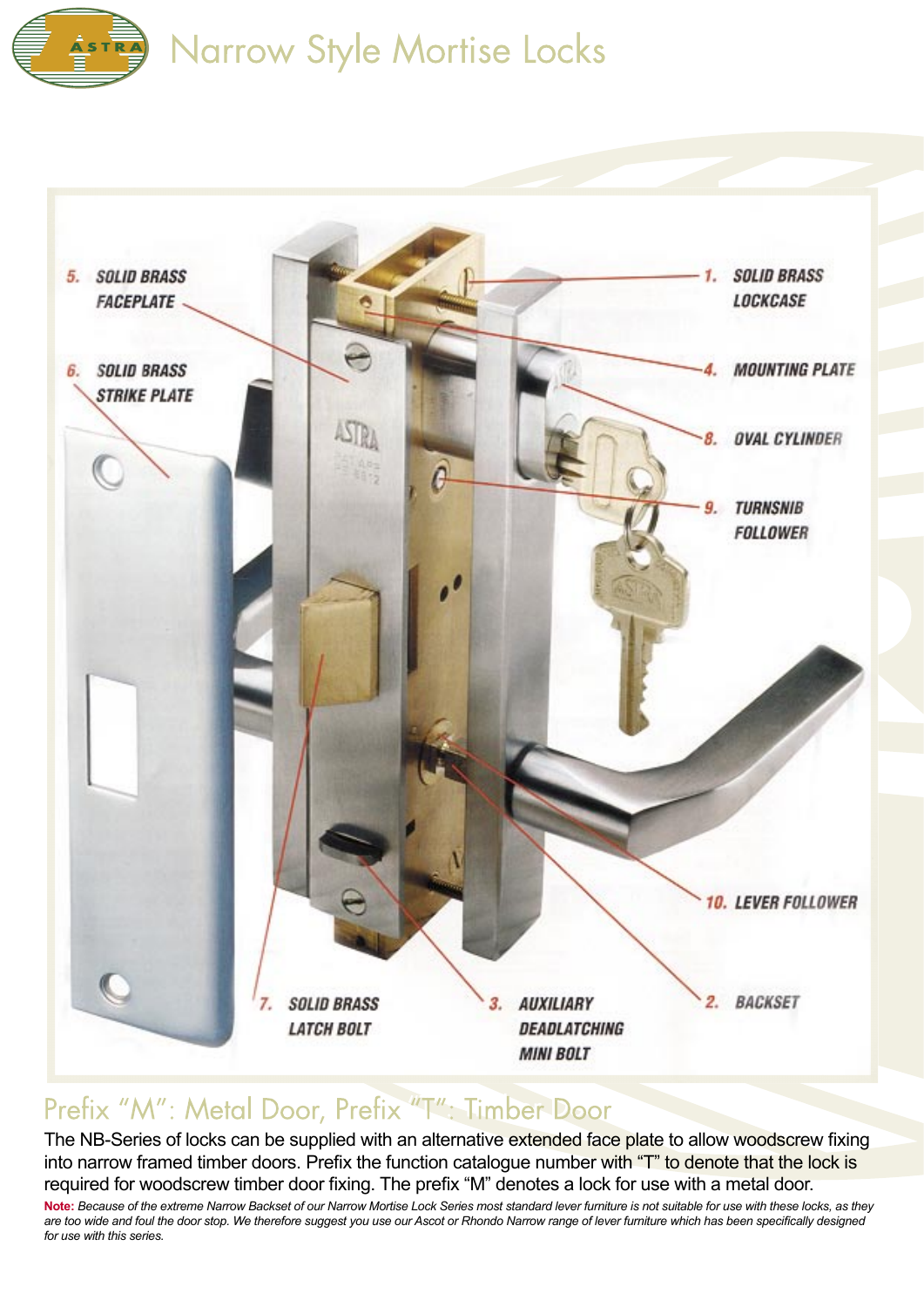## **Narrow Style Mortise Locks** The Various Functions Within The NB-Series Range

#### **120 Series Nightlatches**

- Non-deadlatching.
- Latchbolt retraction by cylinders or turnsnibs.
- Latchbolt holdback by turnsnib.

#### **220 Series Deadlock**

• Deadbolt retraction by cylinders or turnsnibs.

#### **220EF Series Deadlocks**

• Inside lever furniture retracts deadbolt.

#### **320 Series Combination Locks**

- Internal deadlocking.
- Latchbolt retraction by internal or external lever furniture except when locked by cylinders or turnsnibs.

#### **323 Series Combination Locks**

- Mini bolt deadlatching.
- Latchbolt retraction by internal or external lever furniture except when locked by cylinders or turnsnibs.

#### **421 Series Vestibule Locks**

- Mini bolt deadlatching.
- Latchbolt retraction by internal or external lever furniture except when external lever furniture is locked by internal cylinder or turnsnib.
- Internal lever or knob furniture is always free.
- Latchbolt retraction by external cylinder.

#### **423 Series Vestibule Locks**

- Mini bolt deadlatching.
- Latchbolt retraction by internal or external lever furniture except when external lever furniture is locked by cylinders or turnsnibs.
- Internal lever or knob furniture is always free.

#### **425 Series Storeroom Vestibule Locks**

- Mini bolt deadlatching.
- Latchbolt retraction by internal lever furniture and external cylinder.
- Internal lever or knob furniture is always free.
- External lever furniture is always rigid

#### **427 Series Glass Door Vestibule Locks**

- Mini bolt deadlatching
- Latchbolt retraction by internal or external lever furniture except when locked by internal cylinder.
- External cylinder retracts latchbolt at all times.

#### **520 Series Sliding Door Deadlocks**

• Deadbolt retraction by cylinders or turnsnibs.

#### **620 Series Privacy Locks**

- Internal deadlocking.
- Latchbolt retraction by internal or external lever furniture except when locked by internal turnsnib.

#### **720 Series Passage Latches**

- Non-deadlatching.
- Latchbolt retraction by internal or external lever furniture.

#### **725 Series Exit Door Latches**

- Mini bolt deadlatching.
- Latchbolt retraction by internal lever furniture and external cylinder.
- External lever furniture is always rigid.
- Internal lever furniture is always free.

#### **820 Series Escape Locks**

- Mini bolt deadlatching.
- Latchbolt retraction by internal lever furniture and external cylinder.
- Internal lever furniture is always free.
- No external lever furniture.

#### **821 Series Escape Locks**

- Mini bolt deadlatching.
- Latchbolt retraction by internal lever furniture and external cylinder.
- Internal lever furniture is always free.
- No external lever furniture.
- Latchbolt hold back by internal cylinder.

Prefix the serial number with: **MB:** Metal Door fixing **TB: Timber Door fixing**